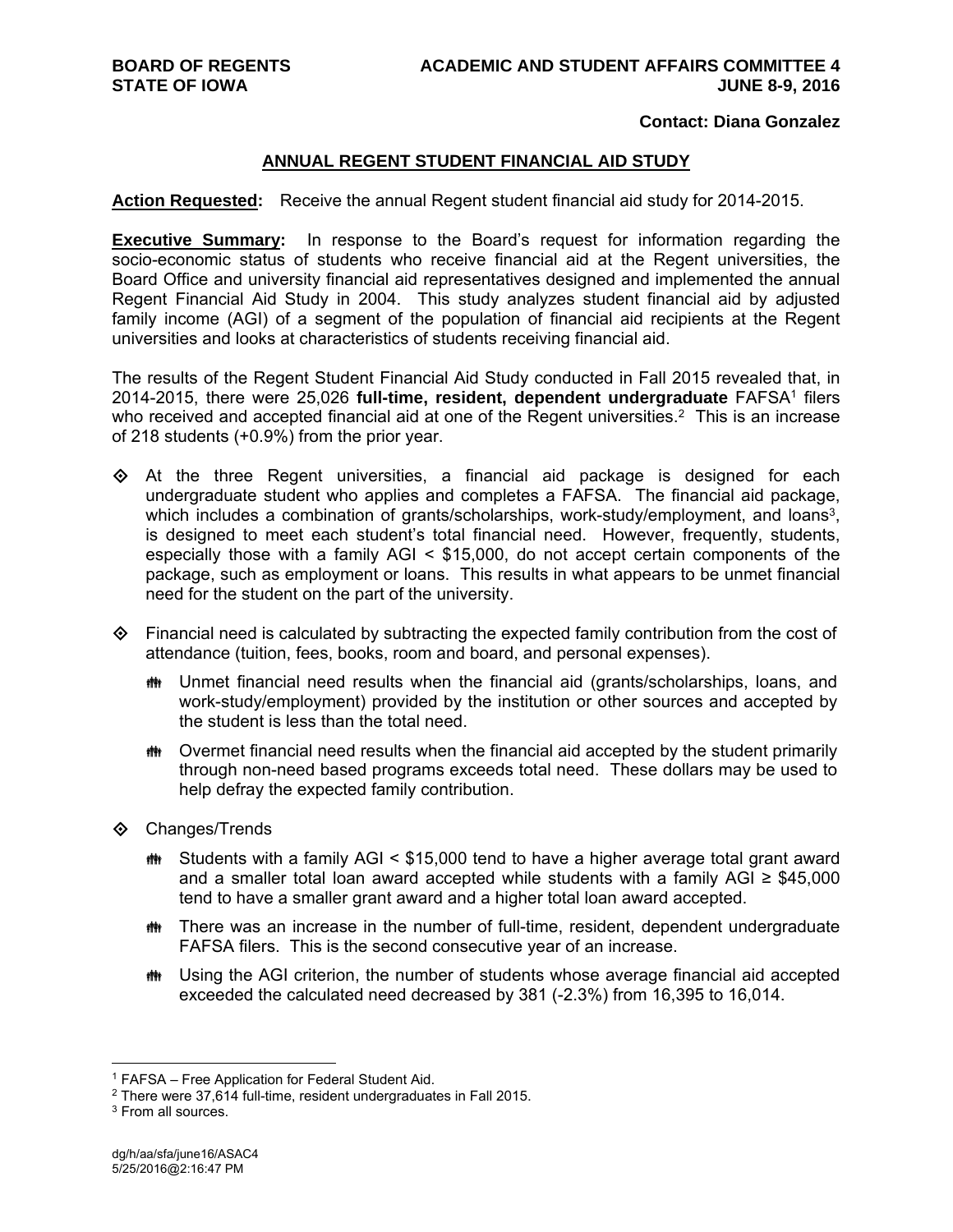### **BOARD OF REGENTS ACADEMIC AND STUDENT AFFAIRS COMMITTEE 4 STATE OF IOWA** PAGE 2

- $m$  In 2013, lowa had the 15<sup>th</sup> highest college participation rate (42.5%) for 18-24 year old students from low income families; the national average was 38.4%. Since 1993, Iowa's low income college participation rate of 18-24 year olds has had an average of 38.2%, well above the national average of 27.0%.1
- $\Diamond$  The following table describes the average financial need by family adjusted gross income (AGI) for all students in this study at the three universities. Students whose families had an AGI ≥ \$75,000 had no unmet need. In fact, the average financial aid accepted exceeded the calculated need by \$5,123 due, in large part, to receiving non-need-based loans. This group also constitutes the majority of students (61.4%).

| <b>Family Income Range</b><br>by Adjusted Gross<br>Income (AGI) | Number of Students<br>$(n=25,026)$ and<br>Percent of Total | Percent of Aid<br>Accepted/Total<br>Need | Average Financial Need<br>Not Met by Total<br><b>Financial Aid Accepted</b> |
|-----------------------------------------------------------------|------------------------------------------------------------|------------------------------------------|-----------------------------------------------------------------------------|
| $<$ \$15,000                                                    | 1,116 (4.5%)                                               | 76.0%                                    | \$4,607                                                                     |
| $$15,000 - $29,999$                                             | 1,438 (5.7%)                                               | 77.0%                                    | \$4,383                                                                     |
| \$30,000 - \$44,999                                             | 2,108 (8.4%)                                               | 79.2%                                    | \$3,645                                                                     |
| \$45,000 - \$59,999                                             | 2,408 (9.6%)                                               | 84.1%                                    | \$2,371                                                                     |
| \$60,000 - \$74,999                                             | 2,593 (10.4%)                                              | 99.0%                                    | \$117                                                                       |
| \$75,000 - \$89,999                                             | 2,762 (11.0%)                                              | $>100.0\%$                               | $- $3,145$                                                                  |
| $≥$ \$90,000                                                    | 12,601 (50.4%)                                             | $>100.0\%$                               | $-$ \$8,378                                                                 |

## **AVERAGE FINANCIAL NEED BY ADJUSTED GROSS INCOME 2014-2015**

The Regent Financial Aid Study addresses the Board of Regents Strategic Plan priorities of "access, affordability, and student success" and "educational excellence and impact" as well as Goal 1 in the Board's Strategic Plan – "Iowa's public universities shall be affordable to all academically qualified Iowa residents."

# **Background:**

 $\diamond$  The Regent Financial Aid Study includes the following variables:

- **## FAFSA filers who are undergraduates, full-time, dependent students, lowa residents,** receiving financial aid;
- **##** family income (adjusted gross income);
- cost of attendance;
- **\*\*\*** expected family contribution;
- *i*tetal need:
- **##** total financial aid accepted; and
- **##** financial need not met by aid accepted by students.

 $\overline{a}$ 1 Postsecondary Education Opportunity, October 2013.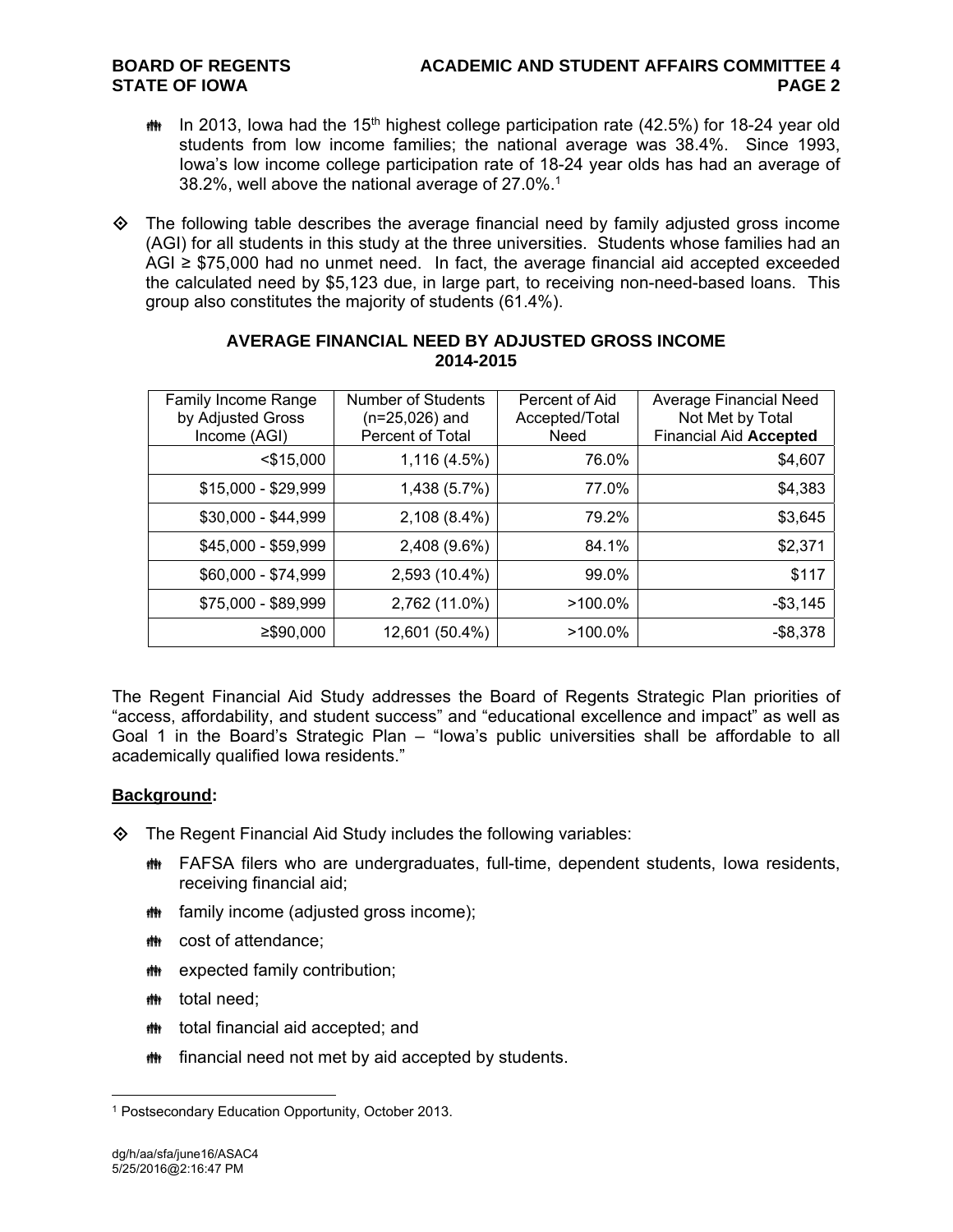- $\diamond$  The Regent Financial Aid study reflects these characteristics:
	- **##** The financial aid packages offered to students do not include institutional employment (other than work-study) or off-campus employment. Institutional and off-campus employment can be used by students to meet their financial need.
	- **##** Except for programs such as ROTC and TEACH, federal grants are primarily need-based. Available state grants are also need-based. For institutional/private grants, there is a blend of need-based and merit-based aid.
	- **##** Loans, such as Perkins and subsidized Stafford loans, require demonstration of financial need. Other loans, such as unsubsidized Stafford loans, PLUS, and alternative loans, do not require demonstration of need.
	- **##** There has been a reduction in the availability of private educational loans since 2009-2010.

| Family Income<br>Range by AGI | Number &<br>Percent of<br><b>Students</b><br>$(n=25,026)$ | Average<br><b>EFC</b> | Average<br><b>Total Need</b> | Average<br>Total<br>Grants<br>$(n=19,338)$ | Average<br>Total<br>Work-<br>Study<br>$(n=2,526)$ | Average<br>Total<br>Loans <sup>1</sup><br>$(n=19,289)$ | Average<br>Total<br>Financial<br>Aid<br>Accepted<br>$(n=25,026)$ | Average<br>Financial<br>Need Not<br>Met by<br>Total<br>Financial<br>Aid<br><b>Accepted</b> |
|-------------------------------|-----------------------------------------------------------|-----------------------|------------------------------|--------------------------------------------|---------------------------------------------------|--------------------------------------------------------|------------------------------------------------------------------|--------------------------------------------------------------------------------------------|
| $<$ \$15,000                  | 1,116<br>$(4.5\%)$                                        | \$786                 | \$19,198                     | \$9,374<br>$(n=1, 111)$                    | \$1,947<br>$(n=219)$                              | \$6,789<br>$(n=796)$                                   | \$14,591<br>$(n=1, 116)$                                         | \$4,607                                                                                    |
| \$15,000 - \$29,999           | 1,438<br>$(5.7\%)$                                        | \$690                 | \$19,055                     | \$9,160<br>$(n=1,433)$                     | \$1,901<br>$(n=325)$                              | \$6,728<br>$(n=1,087)$                                 | \$14,672<br>$(n=1,438)$                                          | \$4,383                                                                                    |
| \$30,000 - \$44,999           | 2,108<br>$(8.4\%)$                                        | \$2,567               | \$17,536                     | \$8,236<br>$(n=2,074)$                     | \$1,955<br>$(n=407)$                              | \$7,105<br>$(n=1,594)$                                 | \$13,891<br>$(n=2,108)$                                          | \$3,645                                                                                    |
| \$45,000 - \$59,999           | 2,408<br>$(9.6\%)$                                        | \$5,072               | \$14,885                     | \$6,180<br>$(n=2,278)$                     | \$2.077<br>$(n=448)$                              | \$7,888<br>$(n=1,905)$                                 | \$12,514<br>$(n=2,408)$                                          | \$2,371                                                                                    |
| \$60,000 - \$74,999           | 2,593<br>$(10.9\%)$                                       | \$8,255               | \$12,129                     | \$4,233<br>$(n=2,247)$                     | \$2,073<br>$(n=405)$                              | \$8,772<br>$(n=2, 125)$                                | \$12,012<br>$(n=2,593)$                                          | \$117                                                                                      |
| \$75,000 - \$89,999           | 2,762<br>$(11.0\%)$                                       | \$12,720              | \$8,317                      | \$4,767<br>$(n=2, 183)$                    | \$2,000<br>$(n=330)$                              | \$9.131<br>$(n=2,293)$                                 | \$11,461<br>$(n=2,762)$                                          | $- $3,145$                                                                                 |
| >\$90,000                     | 12,601<br>$(50.4\%)$                                      | \$33,792              | \$1,516                      | \$3,870<br>$(n=8,012)^2$                   | \$1,941<br>$(n=392)$                              | \$9,795<br>$(n=9,489)$                                 | \$9,895<br>$(n=12,601)$                                          | $-$ \$8,378                                                                                |

### **FAMILY ADJUSTED GROSS INCOME AND AVERAGE UNMET NEED 2014-2015**

 $\overline{a}$ 

<sup>&</sup>lt;sup>1</sup> Includes PLUS.

<sup>2</sup> Primarily institutional/private grants.